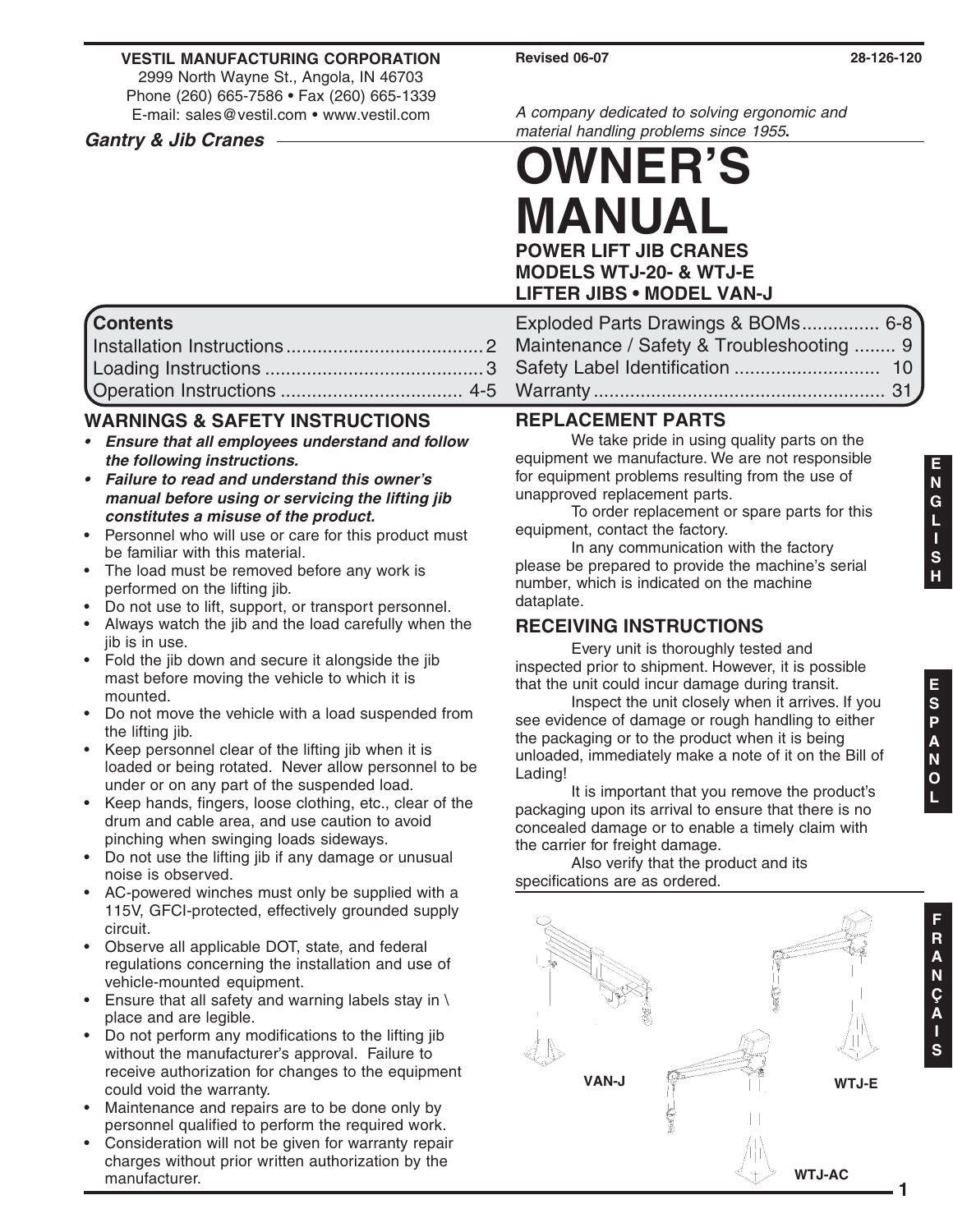## **INSTALLATION INSTRUCTIONS - WTJ, VAN-J**

#### **Review this entire page before installing the lifting jib.**

Consult the factory in the event there are any questions or problems at the time of installation, or for information regarding optional features not covered by the owner's manual.

The lifting jib must be securely anchored to a solid mounting surface before use! Before mounting a lifting jib in a vehicle, consult the vehicle manufacturer for a specific mounting location and mounting hardware recommendations.

- The installation must be made so that it complies with all the regulations applicable to the machine and its location, including DOT, state, and federal regulations. The end-user must verify that the supplied equipment is installed so it will be suited to the environment in which it will be used.
- The end user must verify that the vehicle surface to which the lifting jib will be mounted has sufficient strength and stability, not only for lifting static loads but also for the dynamic forces that develop from being mounted on a moving vehicle when the lifting jib in the stowed position.
- Modifications or additions to the lifting jib without prior manufacturer's authorization may void the product's warranty. The addition of ancillary equipment to the lifting jib may necessitate that its load capacity be reduced.
- Installation must be performed by suitably trained personnel with access to the appropriate equipment. The electrical aspects of the installation should be performed by an electrician.

#### **For a typical installation of a standard lifting jib (WTJ models or the VAN-J), you will need the following:**

- 1. A means to unload the lifting jib from the freight truck.
- 2. A smooth, level, and adequately strong surface on which to mount the lifting jib.

Note: Backing or stiffener plates may be required to provide sufficient support for the lifting jib. Consult the vehicle's manufacturer for assistance in determining the need for additional materials to ensure proper mounting.

- 3. A power drill, drill bits, and hardware. Again, consult the vehicle's manufacturer to determine the best size and type of hardware with which to anchor the lifting jib to a vehicle bed.
- 4. If the VAN-J is to be installed in a covered vehicle, verify that there is enough clearance inside the vehicle to mount the unit and that the jib will be able to swing appropriately. The VAN-J has an overall height of 46", and the VAN-J-DC is 55".
- 5. For units with an AC-powered winch, it is recommended that a ground-fault circuit interrupter device be used in the supply circuit to protect personnel from electrical shock. The AC winch must only be used with effectively grounded supply circuits.

#### **To install a standard lifting jib (WTJ, WTJ-E and VAN-J):**

- 1. It is recommended that the lifting jib remain completely assembled for installation. If the base is removed during the installation of a WTJ model, be sure that the bearing disk is still inside the bottom tube before reinstalling the jib pole.
- 2. Using two people, move the lifting jib into the desired position on the vehicle bed. Use care to avoid damaging the winch or any hydraulic components (when supplied). Choose a location that will allow for an adequate swinging radius. Consult the vehicle manufacturer for recommendations regarding the mounting location.
- 3. Use the lifting jib's base as a template to mark the drill hole locations on the vehicle bed.
- 4. Remove the lifting jib and drill holes through the vehicle bed, sized appropriately for the hardware selected for mounting the lifting jib.
- 5. Using two people, align the lifting jib's base with the holes drilled into the vehicle bed. With one person holding the lifting jib steady, anchor its base to the vehicle's bed using the hardware and any backing or stiffener plates recommended by the vehicle manufacturer.
- 6. Raise the end of the jib and secure it at the desired lifting angle.
- 7. Verify that the jib swings freely and without obstruction throughout the desired range of use.
- 8. Connect the power supply (if applicable) to the winch's power supply cord. On DC-powered units, the included power supply cord and pendant control cable must be plugged into the winch.
- 9. Run the winch down and up to ensure it operates properly and verify that the winch cable is spooling on and off the reel smoothly.
- 10. Test the lifting jib at 125% of the rated capacity prior to its initial use. After testing, visually inspect the lifting jib and the vehicle for evidence of deformation, cracking, fatigue, or other damage. If any of these conditions are seen, make necessary corrections to the installation and retest the unit again before approving it for use.
- **2**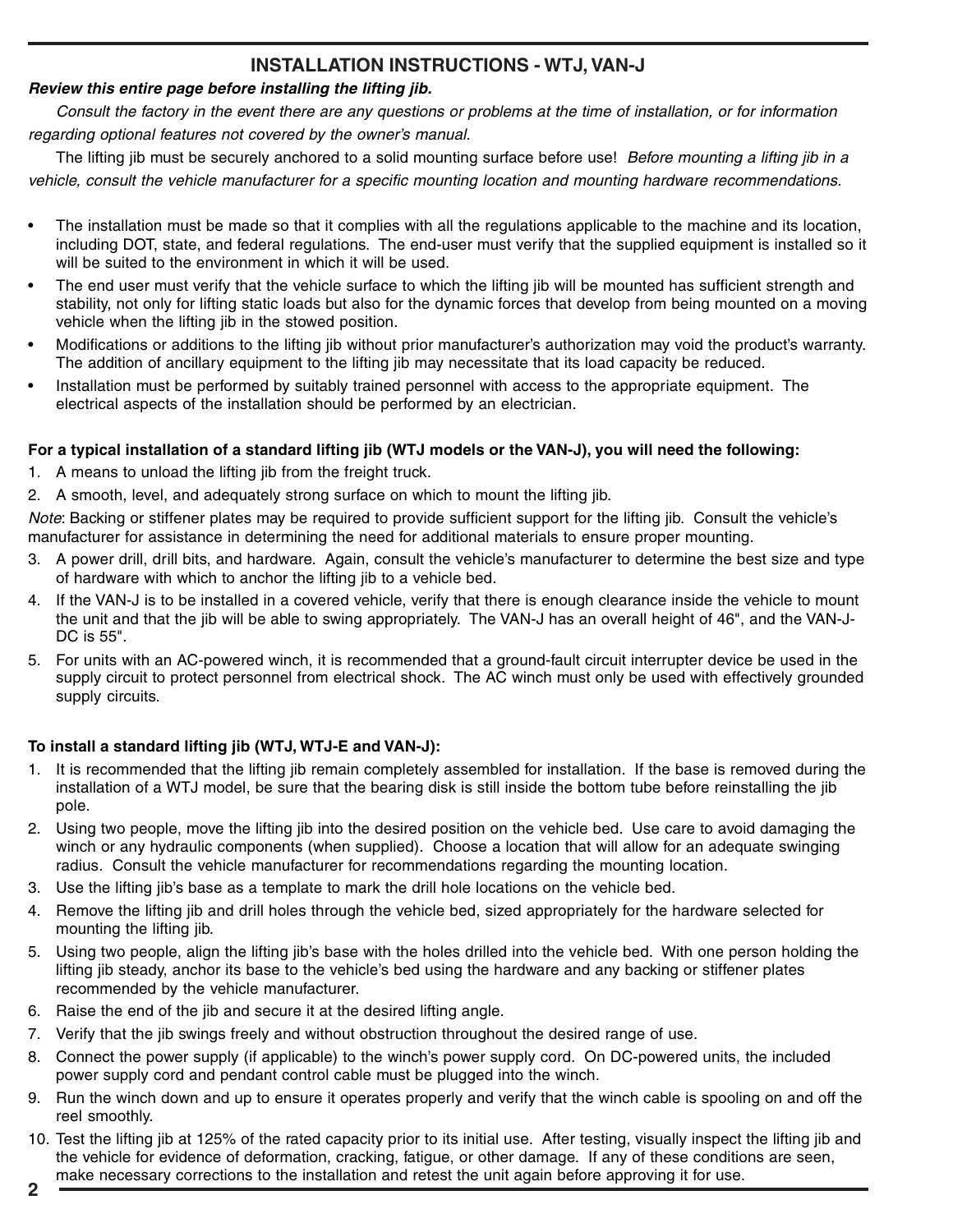### **LOADING INSTRUCTIONS - WTJ, WTJ-E, VAN-J**

- Observe all pertinent DOT regulations regarding the installation, transportation and use of the lifting jib .
- Ensure that all employees involved in the operation of this lifting jib understand and follow these instructions!

The standard model lifting jib is suitable for being mounted on many pickup trucks and trailers. It is intended to be used to pick up static, non-hazardous loads from the ground and load them onto the vehicle to which the jib is mounted, or vice versa.

Caution: Do not allow the lifting jib to be used by children or unauthorized personnel. Always fold the jib arm down, secure it alongside the jib mast, and disconnect the winch from its power supply when not in use.

#### **• LOADING:**

The load rating, in pounds, is shown on the machine dataplate located on the side of the rotating head of the jib. It indicates the net capacity of the jib lifting a load that has a center of gravity directly below the jib pulley.

- Note: The addition of any ancillary equipment to the lifting jib by third parties must be taken into account when determining the maximum working load to be placed on the load hook.
- Warning: Do not exceed the lifting jib's load ratings. Injury to personnel or permanent damage to the jib or winch could result from exceeding the listed capacity.
- Warning: Only lift loads that are directly below the hook. Do not use the lifting jib in any application that will create sideloading of the winch cable or jib arm. Never use the jib to pull or drag loads.

Warning: The load hook's safety latch must be closed before lifting a load.

Warning: Loads must be lifted using only the winch load hook. Do not use straps or rigging over the top of the jib arm. Do not attempt to lift any load using the cable end hook. The cable end hook is to be connected to the bracket under the end of the jib arm at all times.

Warning: Loads must be connected to the lifting jib's load hook with appropriate lifting rigging and devices.

Caution: Ensure that at least three turns of cable remain on the winch reel at all times.

| <b>JIB ARM</b>                 | <b>FULLY</b>     | <b>MIDDLE</b>            | <b>FULLY</b>    |
|--------------------------------|------------------|--------------------------|-----------------|
| <b>POSITION</b>                | <b>RETRACTED</b> | <b>POSITION</b>          | <b>EXTENDED</b> |
| $20^{\circ}$                   | 1,000 LBS.       | 770 LBS.                 | 600 LBS.        |
| $40^{\circ}$                   | 1,250 LBS.       | 950 LBS.                 | 780 LBS.        |
| $60^\circ$                     | 2,000 LBS.       | 1,500 LBS.               | 1,200 LBS.      |
| WTJ-20-4- JIB CAPACITY CHART   |                  |                          |                 |
| <b>JIB ARM</b>                 | <b>FULLY</b>     | <b>SECOND POSITION /</b> | <b>FULLY</b>    |
| <b>POSITION</b>                | <b>RETRACTED</b> | <b>THIRD POSITION</b>    | <b>EXTENDED</b> |
| $20^{\circ}$                   | 1,500 LBS.       | 1,200 LBS. / 1,000 LBS.  | 850 LBS.        |
| $40^{\circ}$                   | 1,850 LBS.       | 1,450 LBS. / 1,250 LBS.  | 1,050 LBS.      |
| $60^\circ$                     | 1,850 LBS.       | 2,000 LBS. / 1,900 LBS.  | 1,800 LBS.      |
| WTJ-E-15-3- JIB CAPACITY CHART |                  |                          |                 |
| <b>JIB ARM</b>                 | <b>FULLY</b>     | <b>MIDDLE</b>            | <b>FULLY</b>    |
| <b>POSITION</b>                | <b>RETRACTED</b> | <b>POSITION</b>          | <b>EXTENDED</b> |
| $15^\circ$                     | 1,110 LBS.       | 650 LBS.                 | 550 LBS.        |
| $25^{\circ}$                   | 1,250 LBS.       | 850 LBS.                 | 650 LBS.        |
| $40^{\circ}$                   | 1,500 LBS.       | 1,150 LBS.               | 800 LBS.        |

# **WTJ-20-3- . . . JIB CAPACITY CHART**

**E N G L I S H**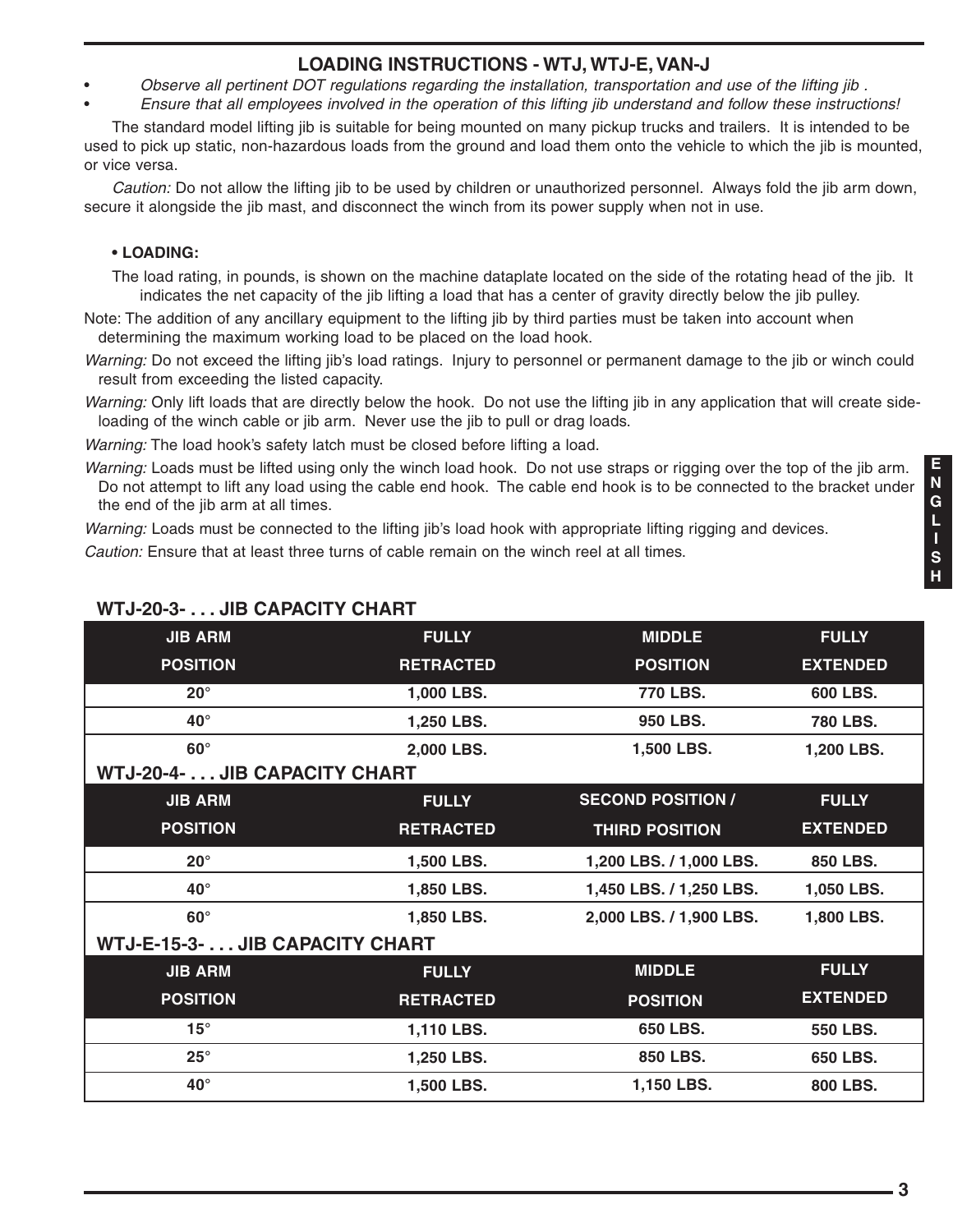### **OPERATION INSTRUCTIONS - WTJ, WTJ-E, VAN-J**

- Note: The powered winch is not equipped with independent overload protection. Always pay close attention to the sound of the winch and to the load that is being raised. If the cable tension increases suddenly, indicating a bind, stop the winch immediately.
- Warning: The vehicle to which the lifting jib is mounted must be level and unable to move or tip. If the lifting jib is mounted on a trailer, chock the trailer's wheels before operating the lifting jib.
- Warning: Keep all personnel clear of the lifting jib whenever it is loaded or being rotated. Never allow personnel to be under any part of the suspended load.
- Caution: Ensure that at least three turns of cable remain on the winch reel at all times.
- Caution: Always carefully watch and constantly supervise any load suspended from the lifting jib.
- Caution: Never use the lifting jib or winch if any damage or unusual noise is observed, if it is in need of repairs, or if it seems to be malfunctioning.

#### **VAN-J MODELS:**

The VAN-J model lifting jib uses a hand crank to raise and lower the load hook.

- When standing at the handle side of the winch, rotating the handle counterclockwise will raise the hook, and rotating it clockwise will lower the hook.
- The DC-powered VAN-J-DC model is furnished with a constant-pressure (dead-man style) pushbutton control.
- Connect the winch's power cord to the appropriate power supply. AC-powered units must be connected to a 115V supply circuit that is effectively grounded and that provides GFCI protection.
- Pressing the "UP" button will turn on the winch to retract the cable and therefore raise the hook and any connected load. The winch will operate only while the button is pressed. Upon releasing the pushbutton, the winch will stop and hold its position.
- Pressing the "DOWN" button will turn on the winch to allow cable to spool off the winch drum and therefore lower the hook and any connected load. Again, releasing the button will stop the winch movement, and the winch will hold its position.
- When you are finished using the VAN-J, winch the lifting hook up to the end of the jib arm. Rotate the outer jib arm so that it folds alongside the inner arm. Rotate the entire, folded jib arm around so that the outer arm is against the inside wall of the van. Tighten the mast's securing bolt so that the jib arm cannot swing.

Ensure that all safety and warning labels stay in place and are legible. Refer to the labels page in this manual.

### **WTJ MODELS WITH A POWERED WINCH:**

Note: The auxiliary handle provided with the AC winch is provided for emergency use only. Always remove this handle when it is not in use. Do not operate the winch motor or allow the winch to spin freely with the handle attached.

- The DC-powered WTJ is furnished with a constant-pressure (dead-man style) pushbutton control.
- The AC-powered WTJ has a toggle switch located on the winch body.
- Connect the winch's power cord to the appropriate power supply. AC-powered units must be connected to a 115V supply circuit that is effectively grounded and that provides GFCI protection.
- Pressing the "UP" button will turn on the winch to retract the cable and therefore raise the hook and any connected load. The winch will operate only while the button is pressed. Upon releasing the pushbutton, the winch will stop and hold its position.
- Pressing the "DOWN" button will turn on the winch to allow cable to spool off the winch drum and therefore lower the hook and any connected load. Again, releasing the button will stop the winch movement, and the winch will hold its position.

Note: Unplug the winch cords when not in use, and store them with the vehicle.

- Press the "DOWN" button to lower the load hook away from the end of the jib arm.
- Raise the jib arm to the desired angle:

**(WTJ-E)** pull the jib arm retaining pin from the end of the jib arm support. Raise the jib arm to the desired angle, align the hole in the end of the jib arm support with the nearest hole in the bracket on top of the arm, and reinsert the jib arm retaining pin, or:

**(WTJ)** pull the jib arm retaining pin from the middle hole in the front of the jib head. Raise the jib arm to the desired angle, align the jib arm hole with whichever hole it is nearest to at the front of the jib's head, and reinsert the jib arm retaining pin.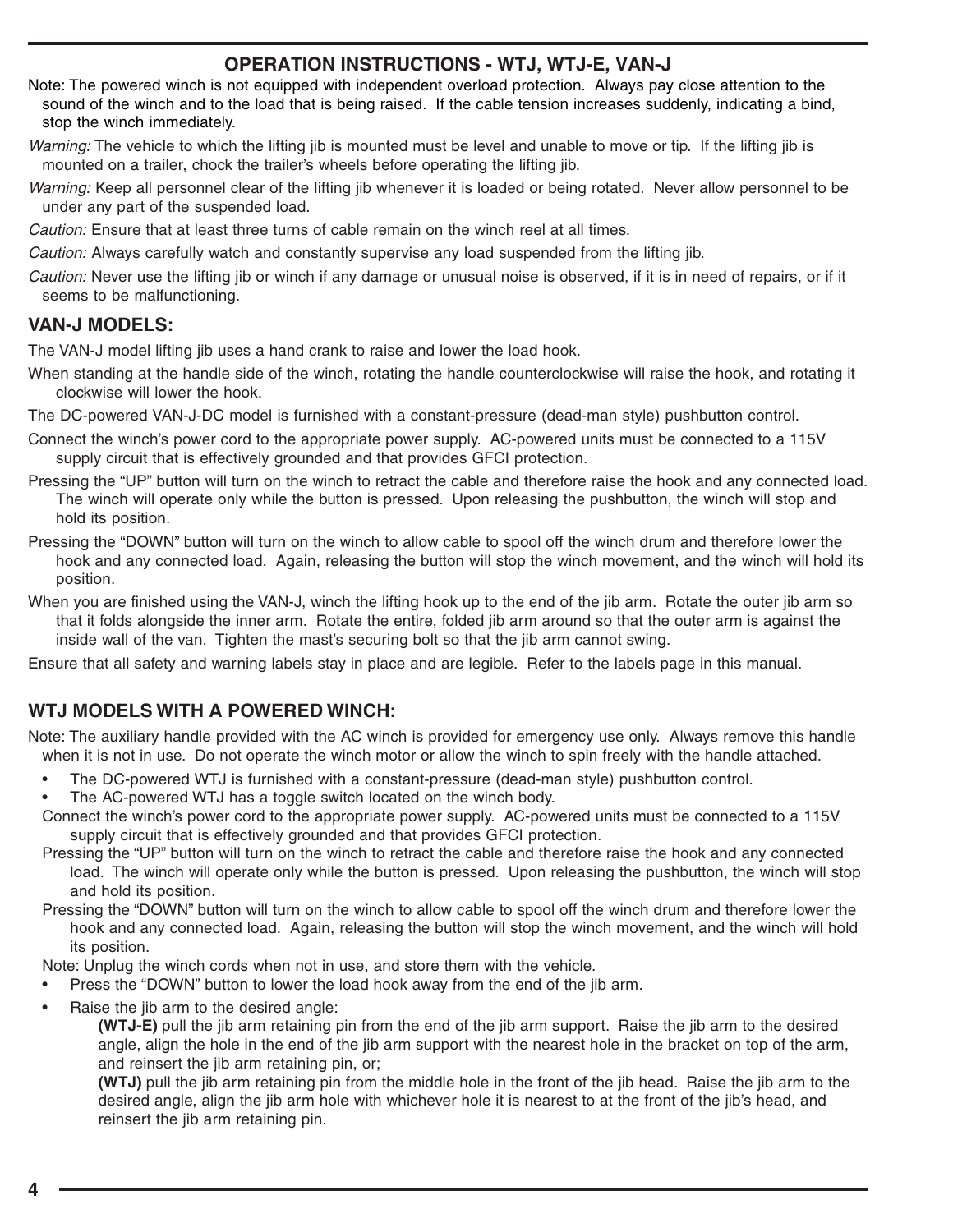# **OPERATION INSTRUCTIONS CONT'D**

• If desired, the jib arm can be extended outward to pick up loads farther from the jib pole. Pull the pin from the middle of the jib arm, grasp the end of the inner jib arm section, and pull outward.

Warning: Only lift loads that are directly below the hook. Do not use the lifting jib in any application that will create sideloading of the cable or the jib arm. Never use the jib to pull or drag loads.

Warning: Do not attempt to move the inner jib arm in or out when a load is hanging on the load hook.

Note: Lower the load hook before attempting to pull the inner jib arm out.

Caution: Verify that the securing pin is fully inserted through the jib arm before lifting a load to prevent the telescoping section from sliding unexpectedly during use.

- Tighten the rotation locking bolt to prevent the load from swinging as it is raised.
- Lower the load hook, and secure the load's rigging to the load hook. Warning: The load hook's safety latch must be closed before lifting a load.
- Press the "UP" button to raise the load. Note: Keep one hand on the underside of the jib arm to steady it as the load is raised. Caution: Watch the load and the jib arm for signs of excessive loading as the load is raised.
- If necessary, loosen the rotation locking bolt and swing the load to the desired location, then press the "DOWN" button to lower it.

Caution: Ensure that the load is stable before releasing the rigging from the load hook.

Stow the lifting jib with the inner jib arm completely retracted and securely pinned, and lowered so that it is parallel with the jib mast. With the load hook sufficiently below the end of the jib arm pulley:

(WTJ-E) unpin the jib arm at the end of the jib arm support, or;

(WTJ) if necessary, adjust the jib arm to the lowest hole in the front of the jib head. Unpin the jib arm at the rear of the jib head and lower it until it is lowered and parallel to the mast.

Secure the jib arm against movement:

(WTJ-E) repin the end of the jib arm support at the bracket located about halfway up the jib arm, or; (WTJ) replace the pin in the center hole at the front of the jib head.

Caution: The jib arm must be folded down and secured alongside the jib mast before moving the vehicle to which it is mounted. Never move the vehicle while a load is suspended from the lifting jib!

Caution: The electric motors are designed for intermittent duty. Extended use without cooling will cause overheating which can damage the motor. The maximum continuous run time is three minutes. Monitor the motor temperature whenever the winch is being operated frequently.

Note: Consult and read the winch owner's manual for details regarding the winch's operation, maintenance, and servicing requirements.

Ensure that all safety and warning labels stay in place and are legible. Refer to the labels page in this manual.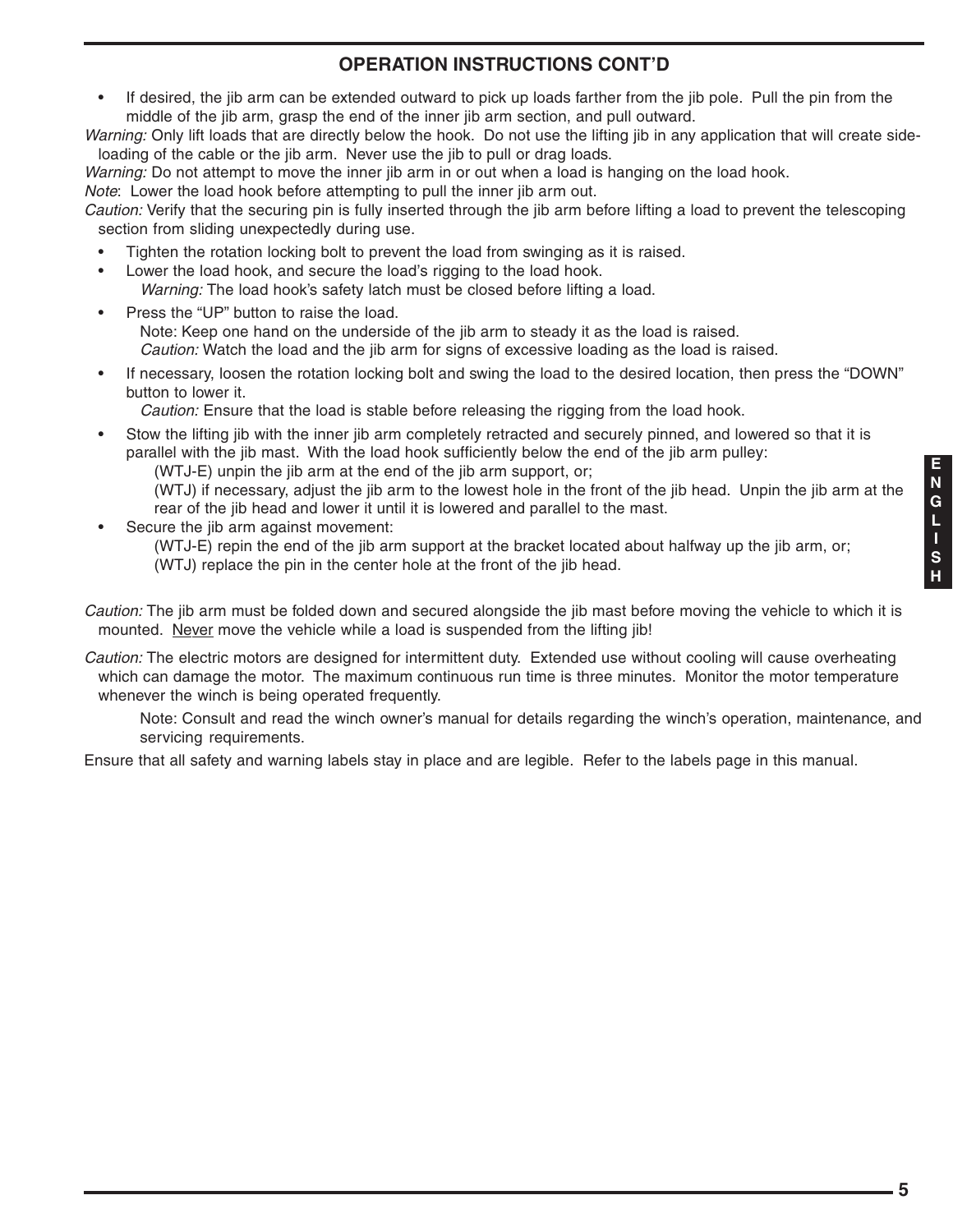#### **EXPLODED PARTS VIEW AND BILL OF MATERIALS**



| <b>ITEM NO.</b> | <b>DESCRIPTION</b>                         | PART NO.   | QTY.           |
|-----------------|--------------------------------------------|------------|----------------|
| 1               | Weldment, base                             | 28-514-098 | 1              |
| $\overline{2}$  | Weldment, jib mast                         | 28-514-097 | 1              |
| 3               | Weldment, main jib                         | 28-514-095 | 1              |
| 4               | Weldment, telescoping jib                  | 28-514-096 | 1              |
| 5               | Winch, 12V DC                              | KY-1001-05 | $\mathbf{1}$   |
| 6               | Bar, jib support                           | 28-037-005 | $\mathbf{1}$   |
| $\overline{7}$  | Pulley                                     | KY-1005-03 | $\mathbf{1}$   |
| 8               | Hook, swivel, 2-ton                        | 08-145-001 | $\mathbf{1}$   |
| 9               | Pin, hitch, 1/2"Ø x 3-3/4" long            | 99-112-004 | $\overline{c}$ |
| 10              | Handle, clamping                           | 99-025-001 | 1              |
| 11              | Pulley, 4"Ø, 3/4" bore                     | KY-1001-04 | 1              |
| 12              | Bolt, hex head, 1/2" -13 UNC x 4" long     | A/L        | 1              |
| 13              | Nut, hex, 1/2" -13 UNC                     | A/L        | 1              |
| 14              | Bolt, hex head, 1/4" -12 UNC x 1-1/4" long | A/L        | 4              |
| 15              | Washer, lock, 1/4" D                       | A/L        | 4              |
| 16              | Nut, hex, 1/4" -20 UNC                     | A/L        | 4              |
| 17              | Pin, pulley, 3/4" Ø                        | 01-112-009 | 1              |
| 18              | Snap ring, external, 3/4" Ø                | A/L        | $\overline{2}$ |
| 19              | Bolt, hex head, 1/2" -13 UNC x 1-1/2" long | A/L        | $\mathbf{1}$   |
| 20              | Nut, hex nylock, 1/2" -13 UNC              | A/L        | 1              |
| 21              | Bolt, hex head, 5/16" -18 UNC x 11/2" long | A/L        | 1              |
| 22              | Nut, hex, 5/16" -18 UNC                    | A/L        | 1              |
| 23              | Disk, friction, UHMW (not shown)           |            | 1              |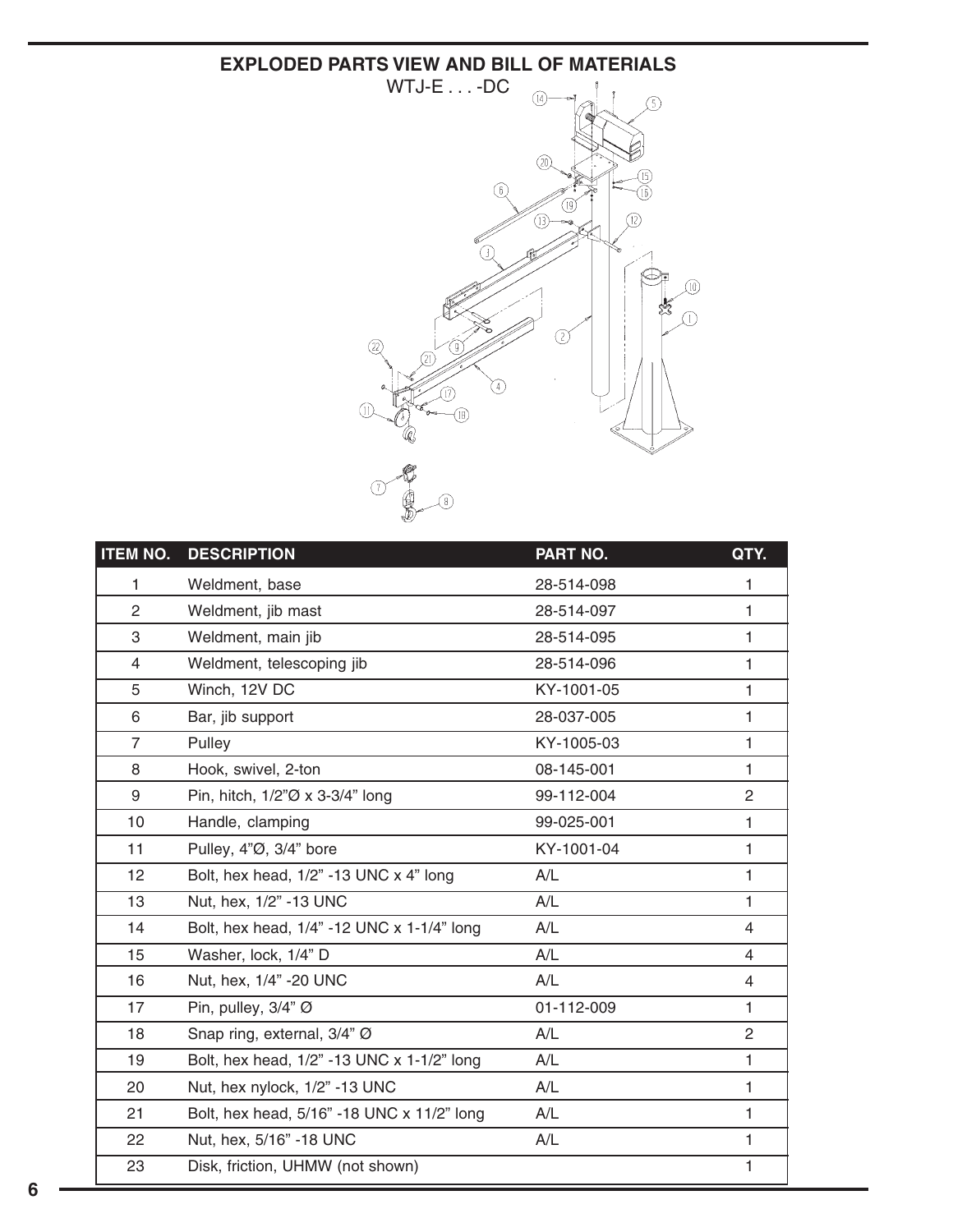### **EXPLODED PARTS VIEW AND BILL OF MATERIALS** WTJ-E . . . -AC



| <b>ITEM NO.</b> | <b>DESCRIPTION</b>                                  | <b>PART NO.</b> | QTY. |
|-----------------|-----------------------------------------------------|-----------------|------|
| 1               | Weldment, base                                      | 28-514-091      |      |
| 2               | Weldment                                            | 28-514-092      |      |
| 3               | Weldment                                            | 28-514-094      | 1    |
| 4               | Weldment                                            | 28-514-093      |      |
| 5               | Winch, 120 VAC                                      | KY-1012-06      |      |
| 6               | Handle, clamping                                    | 99-025-001      |      |
| $\overline{7}$  | Bolt, hex head, 3/8" -16 UNC x 3/4" long            | A/L             |      |
| 8               | Pin, quick-release, $3/4$ " $\varnothing$ x 6" long | 28-112-018      |      |
| 9               | Pulley                                              | KY-1012-05      |      |
| 10              | Pulley, 4" $\varnothing$ , 3/4" $\varnothing$ bore  | KY-1001-04      |      |
| 11              | Pin, pulley                                         | 01-112-009      |      |
| 12              | Snap ring, external, 3/4" Ø                         | A/L             | 2    |
| 13              | Bolt, hex head, 5/16" -18 UNC x 1-1/2" long         | A/L             |      |
| 14              | Nut, hex, 5/16" -18 UNC x 11/2" long                | A/L             |      |
| 15              | Hook, swivel, 2-ton                                 | 08-145-001      | 1    |
| 16              | Washer, flat, 3/8" ID                               | A/L             | 6    |
| 17              | Disk, friction, UHMW (not shown)                    |                 |      |
|                 |                                                     |                 |      |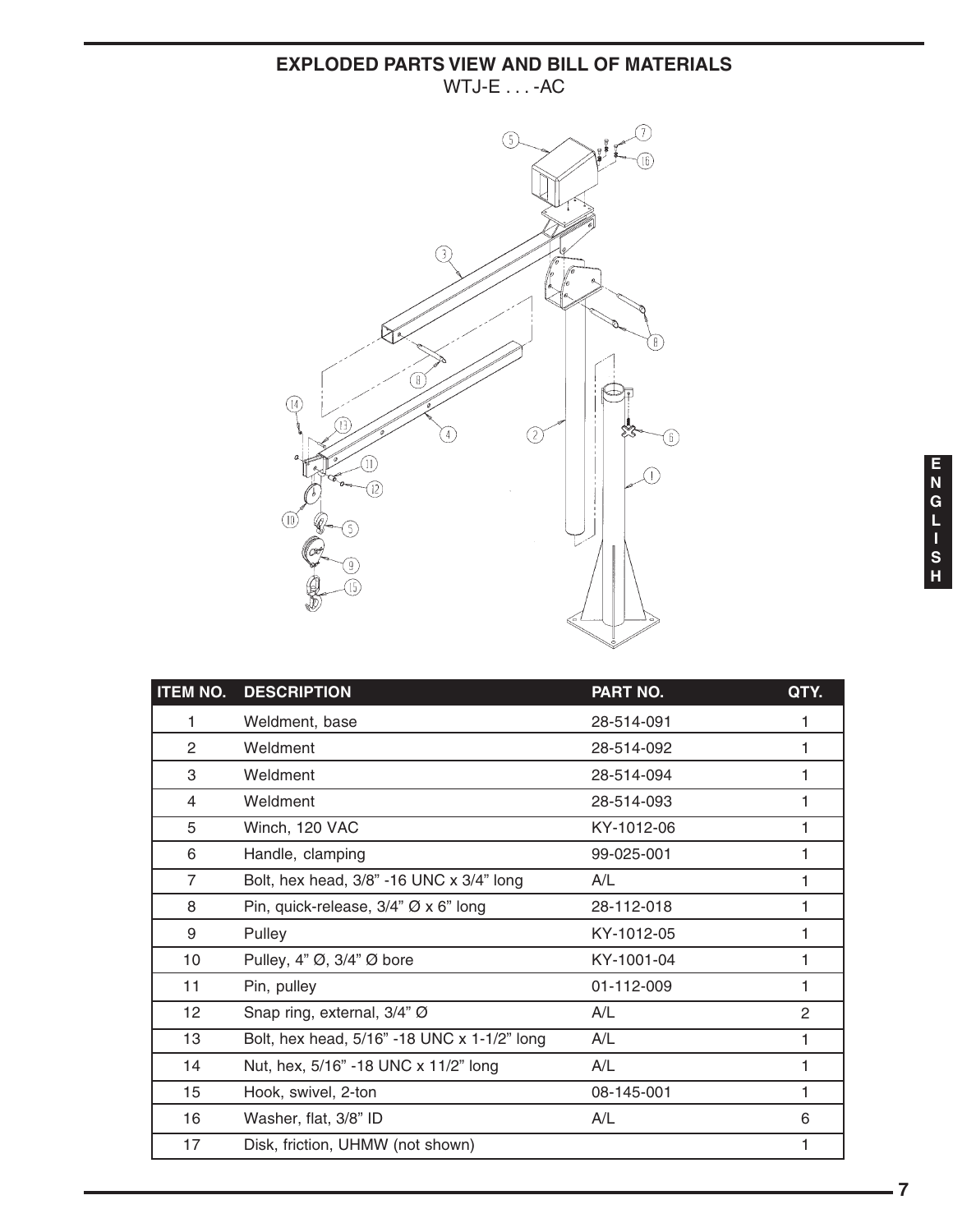### **EXPLODED PARTS VIEW AND BILL OF MATERIALS** VAN-J



|    | <b>ITEM NO. DESCRIPTION</b>                                   | <b>PART NO.</b> | QTY. |
|----|---------------------------------------------------------------|-----------------|------|
|    | Weldment, base, $3-1/2\% \times 44-1/2\%$ long                | 28-514-077      |      |
| 2  | Weldment, $4\degree$ O x 14-1/2" long                         | 28-514-076      |      |
| 3  | Winch, hand                                                   | 21-042-002      |      |
| 4  | Bolt, hex head, 3/8" -16 UNC x 3/4" long                      | A/L             | 3    |
| 5  | Washer, flat, $3/8"$ $\oslash$                                | A/L             | 2    |
| 6  | Hook, swivel, 2-ton                                           | 08-145-001      |      |
| 7  | Cable, $1/8\degree$ O x 10' long                              | 28-145-006      |      |
| 8  | Pulley                                                        | 21-027-001      |      |
| 9  | Knob, 3/8" -16 UNC x 1-1/2" long                              | 08-025-007      |      |
| 10 | Pin, clevis, $1/2\degree\varnothing \times 1-3/4\degree$ long | A/L             |      |
| 11 | Pin, cotter, $1/8"$ Ø                                         | A/L             |      |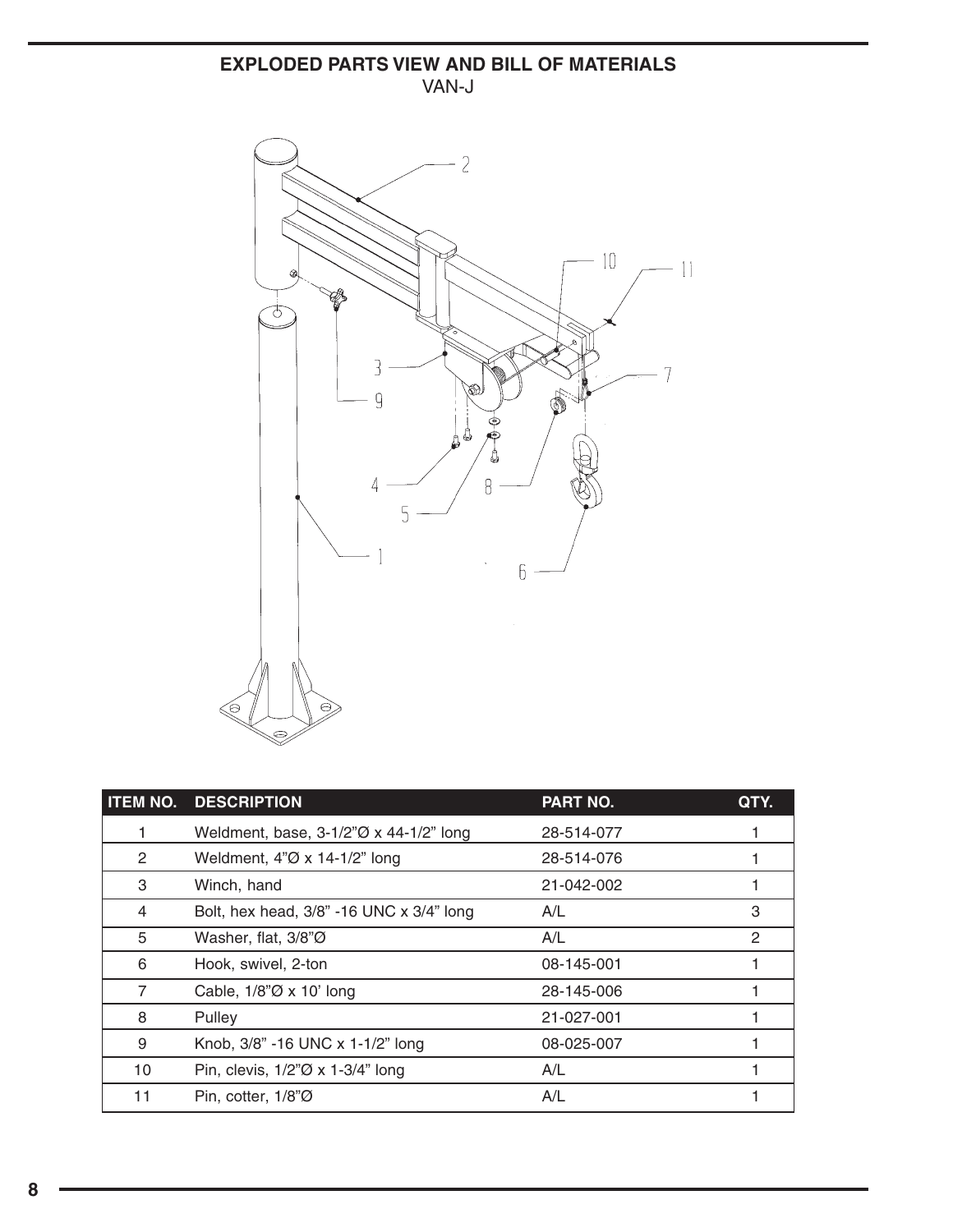# **ROUTINE MAINTENANCE & SAFETY CHECKS**

- Warning: Care should be taken to identify all potential hazards and comply with applicable safety procedures before beginning work. Correct any found problems before using the lifting jib.
- Warning: Remove any load from the winch cable before beginning any inspections or work on the unit.
- Only qualified individuals trained to understand mechanical devices and their associated electrical and hydraulic circuits should attempt troubleshooting and repair of this equipment.
- Warning: Do not use the lifting jib if physical damage is observed to any part of the mast or jib arm.

(A) Before each use inspect for the following:

- 1.) Evidence of fraying or damage to winch wiring.
- 2.) The presence of the grounding prong on the winch's power cord.
- 3.) Damage or structural deformation to the jib's structural members, pulleys, hook, winch, or the area of the jib's mounting surface on the vehicle.
- 4.) Fraying, cuts, corrosion, deformation, or damage to the winch cable.
- 5.) Proper operation of the load hook's safety latch.
- 6.) Unusual noise or binding, or evidence thereof.
- (B) Inspect monthly for:
	- 1.) Worn or damaged electrical wires.
	- 2.) Pivot point wear, difficulty turning the jib pole.
	- 3.) Integrity of the retaining hardware on all pins and the base.
	- 4.) The integrity of the vehicle bed onto which the lifting jib is mounted, particularly around the jib's base.
	- 5.) Looseness, wear, or damage to the winch cable pulleys.
	- 6.) Deformation or fatigue of any structural members, and cracks in weldments.
	- 7.) Unusual noises or movement during operation.
	- 8.) All the information, safety, and warning labels being in place and in good condition.
- (C) Bi-annually, test the lifting jib at 125% of its rated capacity. After the test, no evidence of deformation, cracking, fatigue, or other damage should be seen on the load hook assembly, the pulleys, the lifting jib, or the vehicle surface to which it is mounted. Observe for stretching, fraying or "birdnesting" of the lifting cable. If any damage is evident, remove the lifting jib from service immediately and make any repairs necessary.
- Note: The unit must be retested at 125% of its rated capacity after any repairs or modifications are made to either the lifting jib or its mounting.

#### **TROUBLESHOOTING GUIDE**

#### **Warning: Before performing any task, always remove any load and disconnect the power supply.**

Consult the factory for problems at time of installation, or for any problems not addressed below.

| Problem:                                                                                                     | Possible cause(s):                                                                                       | Action:                                                                                                                                                                                                                                                                     |
|--------------------------------------------------------------------------------------------------------------|----------------------------------------------------------------------------------------------------------|-----------------------------------------------------------------------------------------------------------------------------------------------------------------------------------------------------------------------------------------------------------------------------|
| Winch doesn't run when button<br>is pushed.                                                                  | No supply voltage.                                                                                       | Test with meter. Check for any open<br>protective devices. If circuit protection<br>has opened, test all parts of circuit with<br>a multimeter to determine the cause.<br>Verify that the power supply cord and/or<br>control cord is connected.<br>Test with a multimeter. |
|                                                                                                              | Bad connection in control circuit.<br>Battery voltage low (DC units).                                    | Test with volt meter. Charge battery if<br>low. (12.65V full charge)                                                                                                                                                                                                        |
| Jumpy load cable operation.                                                                                  | Poor spooling of the cable on the<br>winch reel.<br>Kink in the cable.                                   | Spool out and inspect the cable for<br>kinks, etc. Replace if bad. Respool the<br>cable cleanly onto the winch reel.                                                                                                                                                        |
| Winch motor hums but does not turn.                                                                          | Overload condition.                                                                                      | Reduce the load. Verify that the cable is<br>not binding.                                                                                                                                                                                                                   |
|                                                                                                              | Supply voltage low.                                                                                      | Check with meter. Charge battery (DC)<br>or supply with a large extension cord<br>(AC).                                                                                                                                                                                     |
| Jib pole does not want to rotate.                                                                            | Rotation locking bolt is tightened.<br>Bearing disk under inner jib pole<br>section is worn excessively. | Loosen the bolt.<br>Pull the jib mast apart and inspect.<br>Replace if necessary.                                                                                                                                                                                           |
| Personnel receive an electrical shock<br>when touching the jib or the vehicle<br>when the winch is operated. | Operating the winch in wet<br>conditions.<br>Winch wiring problem.                                       | Allow the winch to dry completely<br>before use.<br>Have the winch circuit checked by<br>an electrician, including the grounding<br>circuit.                                                                                                                                |